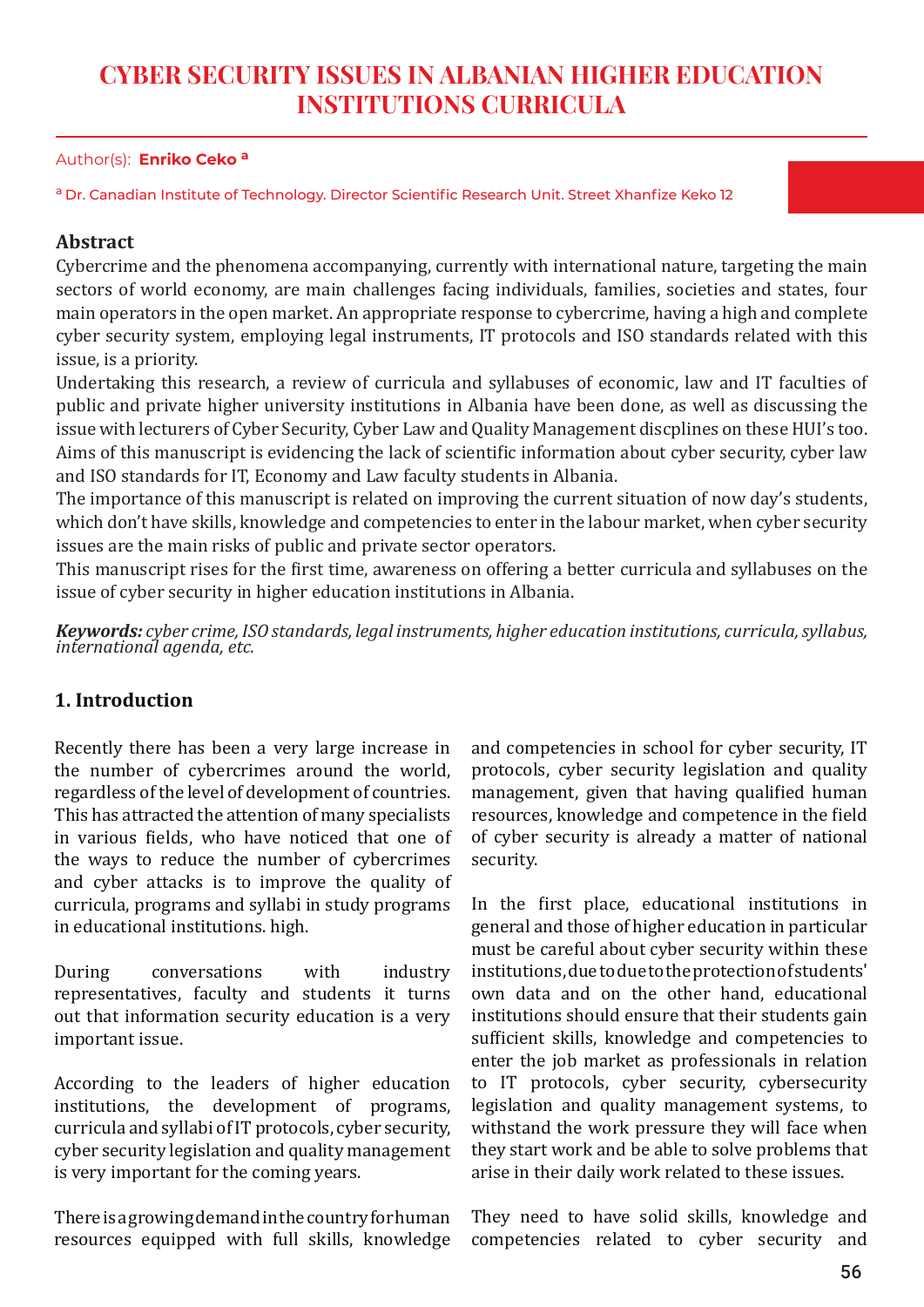cybercrime to detect, cure and prevent cybercrime. For this, higher education institutions should provide interdisciplinary programs, curricula and syllabi related to IT protocols, cybercrime, cyber security legislation and ISO standards related to cyber security, compared to the current situation where these aspects are addressed separately.

# **2. Literature review related to cyber crime**

# *2.1 Cybercrime, Infrastructure and Services*

The Internet, this social, economic, political, environmental, cultural, sports, legal, etc., space, is one of the fastest growing areas of infrastructure development both in terms of techniques and technologies used. Nowadays information and communication technologies (ICT) have an increasing tendency towards digitalization. The growing demand for Internet services and multiple computer connections has led to the inclusion of technologies that did not exist years ago.

Also, nowadays, the main sectors of the economy such as electricity, transport, agriculture, health, education, etc. as well as public order and military protection services, are almost interconnected and interdependent with the use of ICT (Luiijf/Klaver . 2000) and they require standards to operate, ISO standards included.

Nowadays, for developing countries, not only the establishment of basic information infrastructure is required, but the availability of ICT also, as a main basis for the use and development of service networks, while application and respect of ISO standards is acute demand (Aggarwal. 2009).

Electronic communication has replaced letters, fax, etc. and the use of the Internet in economic terms, seen from the point of view of private operators is very important, because most of the private sector communication is realized through the Internet (Zittrain. 2006). Telephone services through internet networks are becoming more usable than communication via fixed and mobile telephony (Masuda. 1980)

Services provided through ICT by governments are increasing day by day. ICT applications, such as e-government, e-commerce, e-education, e-health and e-environment, etc., are opportunities for development, because through these services facilities are provided even for the most remote areas of country (Ndou. 2004). This helps reduce poverty and improve the quality of life of citizens, based on standards too (European Commission. 2009).

With an appropriate approach, many developing countries have managed to make successful investments in ICT, offering applications that improve the productivity of the economy and continuously improve the quality of products and services offered in a territory provided by market operators in a certain society and this in paralell with ISO standards application and respect. Given the right approach, context, and implementation processes, investing in ICT applications and tools and ISO standards can result in improved productivity and quality (Ceko. 2014, 2017, 2019). The costs of internet services and investments in this sector are already lower than comparable services offered offline. Some online services are already free such as, (1) free e-mail, compared to traditional mail, (2) online encyclopedia, (3) Wikipedia, etc., compared to books, on-line public services, compared to the public administration and the queue in the offices of various institutions, etc. This causes the number of users to increase steadily, including people from all walks of life, from those with the highest incomes to those with the lowest incomes. In the same time, cost of certification with ISO standards around the globe has ben reduced continuosly.

This is also the main reason why online identity theft, the act of seizing credentials and / or personal data, and the use for criminal purposes is today one of the main threats to the existence, to the quality and to further improvement of e-government and e-Business services (Molla. 2004)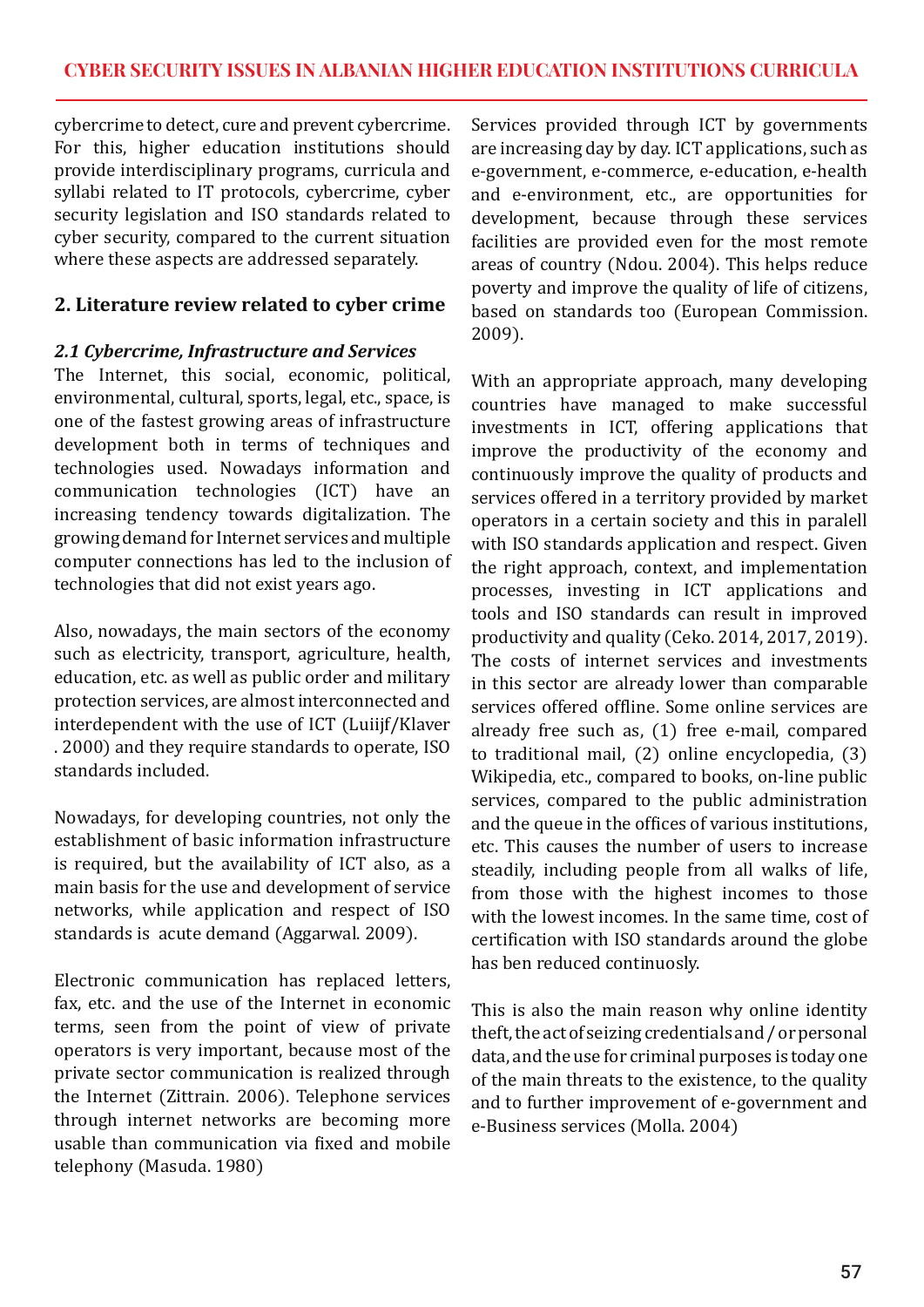# *2.2 Advantages and risks associated with these developments*

The introduction of ICTs in many aspects of daily life and the combination of these services with each other and with other technologies, has led to the further development of the information society, offering even more opportunities for citizens and public and private entities too (Barney 2007). This in paralel wth ISO standards application.

Nowadays, the elimination of barriers to information is also seen as a support for freedom in general and political, economic and social freedom in particular, because information is passed on to stakeholders without filters and outside the control of state authorities.

Today's technology and atandards has brought significant improvement in the quality of life of citizens mainly in aspects of daily life such as the banking sector, online shopping, mobile services, development of television equipment, etc., but it is precisely these developments that are associated with numerous new and serious threats (Kellermann. 2020).

Practically, the supply of raw materials, water, electricity, or various controls such as traffic control, road, air, sea, etc., air conditioning systems, are intertwined with ICT (Comey. 2006). This means that in addition to threats to the individual or natural or legal entity, threats to society and its way of life are also increasing. This further increases the risk of attacks on information infrastructure and Internet services. This brings not only enormous financial damage, estimated at tens of billions of dollars each year, but also enormous psychological damage to our global society (Kellermann. 2020). Globally, it is estimated that each year the benefits of cybercrime are more than \$150 billion, competing with drug activity, causing extensive damage to citizens and public & private organizations, damage and loss that for the last years are estimated to be at about \$400- 450 billion a year. It is already believed among specialists in this field that the costs of cybercrime are greater than the costs of physical crimes.

In the first steps of ICT development, the target of cyber attacks was critical infrastructure, now, nowadays, the target of cyber attacks is any kind of ICT infrastructure. This adds to the importance of taking action against these attacks and against cybercrime (European Commission. 2009).

# *2.3 Relationship aspects of cyber security and cybercrime*

A distinction can hardly be made between cyber security and cybercrime, although in terms of terminology this has been realized. The 2010 UN General Assembly resolution states that cybercrime is a major challenge for cyber security. It is this security that is influencing to a great extent the continuous development and improvement of information technology and internet services.

International acts related to cybercrime and cyber security require in first instance protection of critical and non critical infrastructure, as an essential element for the country's security and sustainable development. Having a safer Internet, aimed at protecting public and private users, has become a priority policy in many different governments (Gercke. 2009, Gercke. 2013).

## *2.4 Infrastructure protection strategy.*

Since cybercrime mainly targets the infrastructure on which almost all the activity of economic agents is built and supported, the fight against this crime is a very important component of cyber security at the national and international level. Cybercrime generally aims to gain access to information. Information can be ordinary and critical. The unauthorized use of ordinary and critical information can have very dangerous consequences globally (Sieber. 2005).

Efforts against cybercrime globally are focused on drafting and enacting appropriate legislation against the misuse of ICT for criminal purposes or other activities aimed at affecting the integrity of common infrastructure and critical national and international infrastructure and building (Dutta / De Meyer / Jain/Richter. 2006), applying and respecting standards, ISO standards included.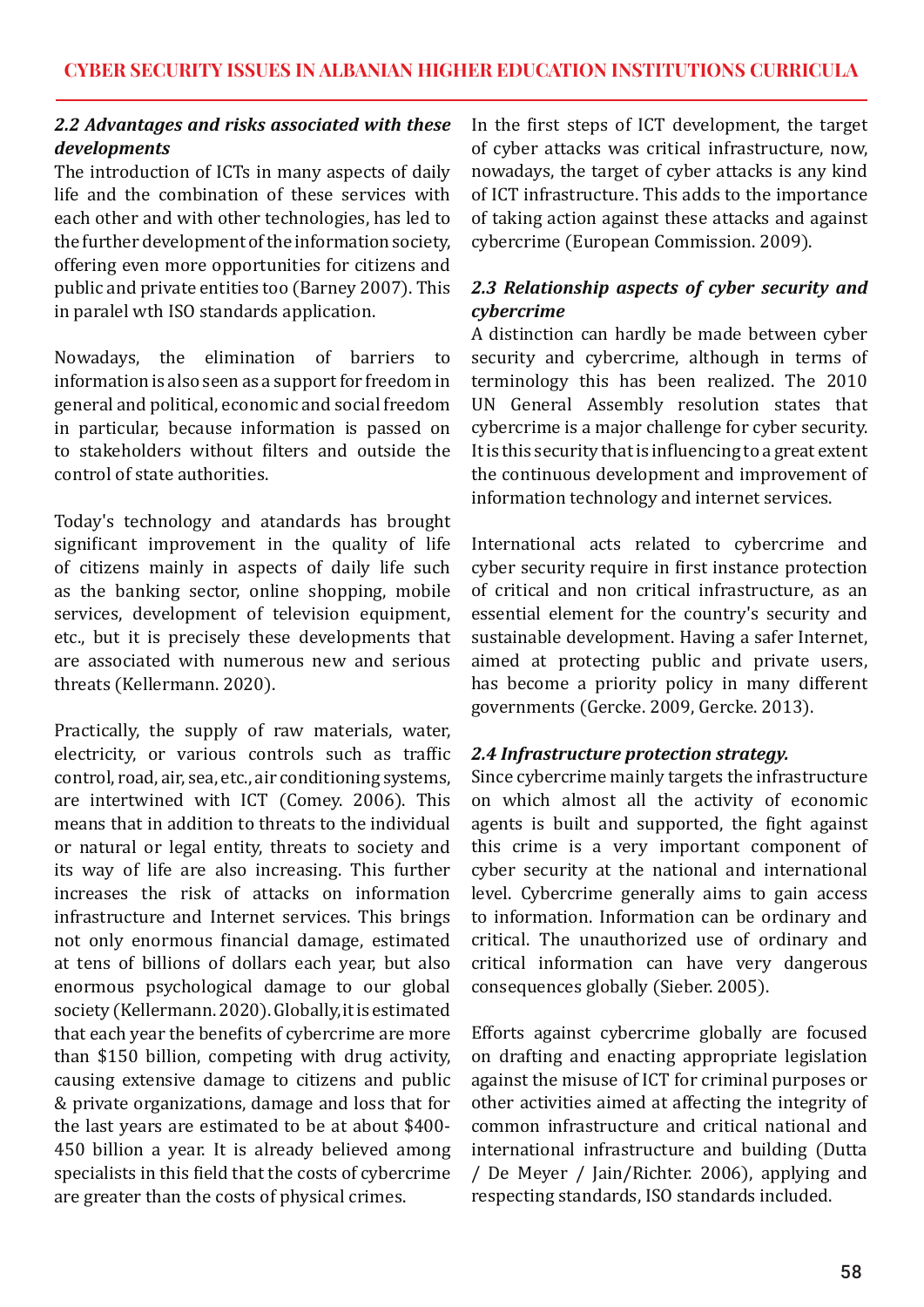At the national level, coordination of actions related to the prevention, preparation, response and recovery from incidents is required by government authorities, while at the regional and global level, this means cooperation and coordination between partners, because it is impossible for a single country or a single government, however capable it may be, to develop technical protection systems or institutions, technologies and standards for educating users to prevent cybercrime, since the perpetrators may engage in criminal activity against a country or government from very long distances. For this reason, transnational cyber security strategies are needed to reduce the risk of cybercrime in a given country.

This is also the main reason why legal, technical and institutional challenges related to cyber security and cybercrime issues are global challenges, which can only be overcome through a coherent strategy, which takes into account the different role of stakeholders in the framework of international cooperation (Gercke. 2009. 2013).

Seen in this light, at the World Summit on the Information Society (ISSIS), in Provisions 108- 110, (Tunisia Agenda for the Information Society), an International Action Plan has been defined. Also at the WSIS Summit in Geneva, the focus was on building confidence in the security of ICT use, launching the Global Cyber Security Agenda (GCA), which serves as a global framework for international dialogue, to enhance partnership and cooperation. between governments, industries, regional and international academic and research organizations - to coordinate international action and response, to increase cyber security and information society security globally.

The Global Cyber Security Agenda has five areas of activity:

- 1. Legal measures
- 2. Technical and procedural measures, standards
- 3. Organizational structures
- 4. Capacity building
- 5. International cooperation

However, today more than ever it is successful that the fight against cybercrime is not just a matter of a few individuals or a few agencies, but is a very serious issue that requires a comprehensive approach, not just focusing on technical measures, because these measures only and alone, cannot prevent cybercrime, but it is imperative that law enforcement agencies be allowed to investigate and prosecute cybercrime.

This brings us to another challenge, which is the legislative challenge through which we can tackle criminal activities carried out over ICT networks. This requires technical and procedural measures and standards, designed and accepted internationally, technical and procedural measures and standards that promote the adoption of appropriate approaches to improve security and risk management in cyberspace, including accreditation schemes, protocols and standards.

# **We mention here ISO standards:**

• **ISO 20000-1: 2011** - Information technology -- Service management

• **ISO/IEC 27000:2016** - Information technology -- Security techniques -- Information security management systems -- Overview and vocabulary • **ISO/IEC TR 27019:2013** - Information technology -- Security techniques -- Information security management guidelines based on ISO/ IEC 27002 for process control systems specific to the energy utility industry

• **ISO/IEC 27006:2015** - Information technology -- Security techniques -- Requirements for bodies providing audit and certification of information security management systems

• **ISO/IEC 27013:2015** - Information technology -- Security techniques -- Guidance on the integrated implementation of ISO/IEC 27001 and ISO/IEC 20000-1

• **ISO/IEC 27007:2011** - Information technology -- Security techniques -- Guidelines for information security management systems auditing

• **ISO/IEC 27009:2016** - Information technology -- Security techniques -- Sector-specific application of ISO/IEC 27001 -- Requirements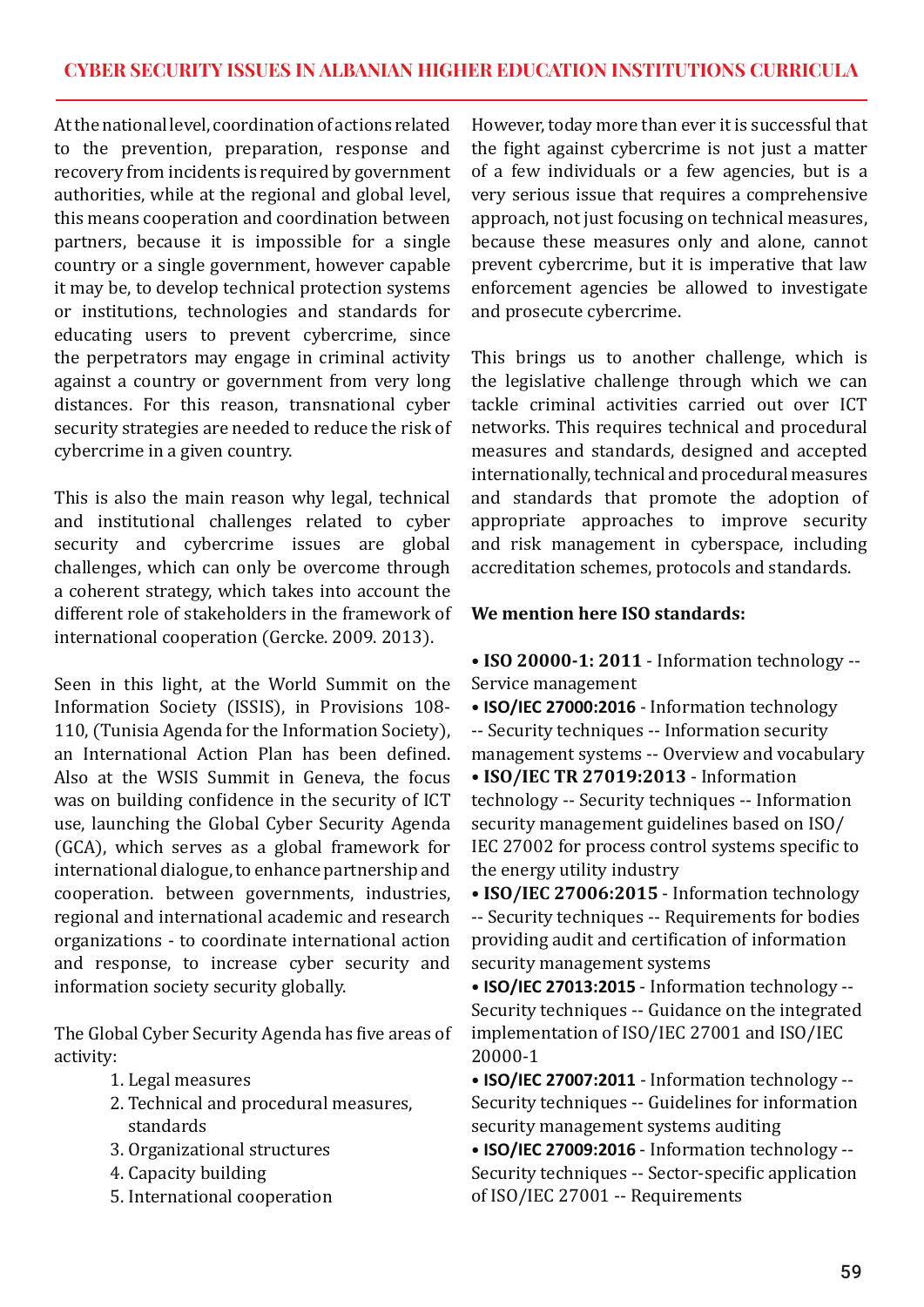### **CYBER SECURITY ISSUES IN ALBANIAN HIGHER EDUCATION INSTITUTIONS CURRICULA**

• **ISO 27799:2016** - Health informatics --

Information security management in health using ISO/IEC 27002

• **ISO/IEC TR 27015:2012** - Information technology -- Security techniques -- Information security management guidelines for financial services

• **ISO/IEC 27017:2015** - Information technology -- Security techniques -- Code of practice for information security controls based on ISO/IEC 27002 for cloud services

• **ISO/IEC 27001:2013** - Information technology -- Security techniques -- Information security management systems – Requirements

• **ISO 22301 – 2016** – Business continuity Management System, Requirements

These are the main standards developed by International Standards Organization related to information technology, IT security, etc, which leads to protection against cybercrime and for a better, safe and qualitative cyberspace (Ceko. 2014, Ceko. 2017, Ceko 2019).

At the national, regional and international level, it is necessary to establish and put into full operation the organizational structures, whose work focuses on the prevention, detection, response and management of crises caused by cyberattacks, including the protection of critical systems and not critical information infrastructure.

This requires adequate capacity building that focuses their work on elaborating strategies to build sufficient capacity to raise awareness, transfer know-how, and place the goal of increasing cyber security on national policy agendas.

At the international level, work should focus<br>on international cooperation, dialogue and on international cooperation, dialogue coordination in dealing with cyber threats.

An important part of the cyber security strategy is also the institutional reform, which consists in the development of a suitable legislation in general and a suitable specific legislation for cybercrime, drafting the necessary material criminal provisions for the criminalization of acts of this nature such as are (1) computer fraud, (2) illegal access, (3) intrusion into the personal data and sensitive data of public and private entities, (4) copyright infringement, (5) pornography with and for children, etc (Wigert. 2012).

Although, in fact, in the Criminal Law / Code of most of the countries around the globe, there are provisions for similar acts committed outside the network and ICT, it does not mean that these provisions can be applied or transactionalized for criminal acts committed through the Internet and ICT (Gercke. 2007). This requires an analysis of the legal framework and standards in action with the aim of identifying potential gaps and filling these gaps with current, contemporary and appropriate legislation for the development of the country, combined with meeting the needs of law enforcement agencies with tools, equipment and appropriate technologies for identifying and investigating cybercrime (Yang, Miao. 2007).

In this regard, it should be borne in mind that perpetrators of crimes of this nature can act from almost any country in the world, taking measures to cover up and disguise their true identity, and in this case it is obvious that the means and the instruments needed to investigate cybercrime are quite different from those used to investigate crimes of a non-cyber nature.

At the national, regional and international level, it is necessary to establish and put into full operation the organizational structures, whose work focuses on the prevention, detection, response and management of crises caused by cyber attacks, including the protection of critical systems and not critical information infrastructure.

This requires adequate capacity building that focuses their work on elaborating strategies to build sufficient capacity to raise awareness, transfer know-how, application and respect of standards and place the goal of increasing cyber security on national policy agendas.

At the international level, work should focus<br>on international cooperation, dialogue and on international cooperation, dialogue coordination in dealing with cyber threats.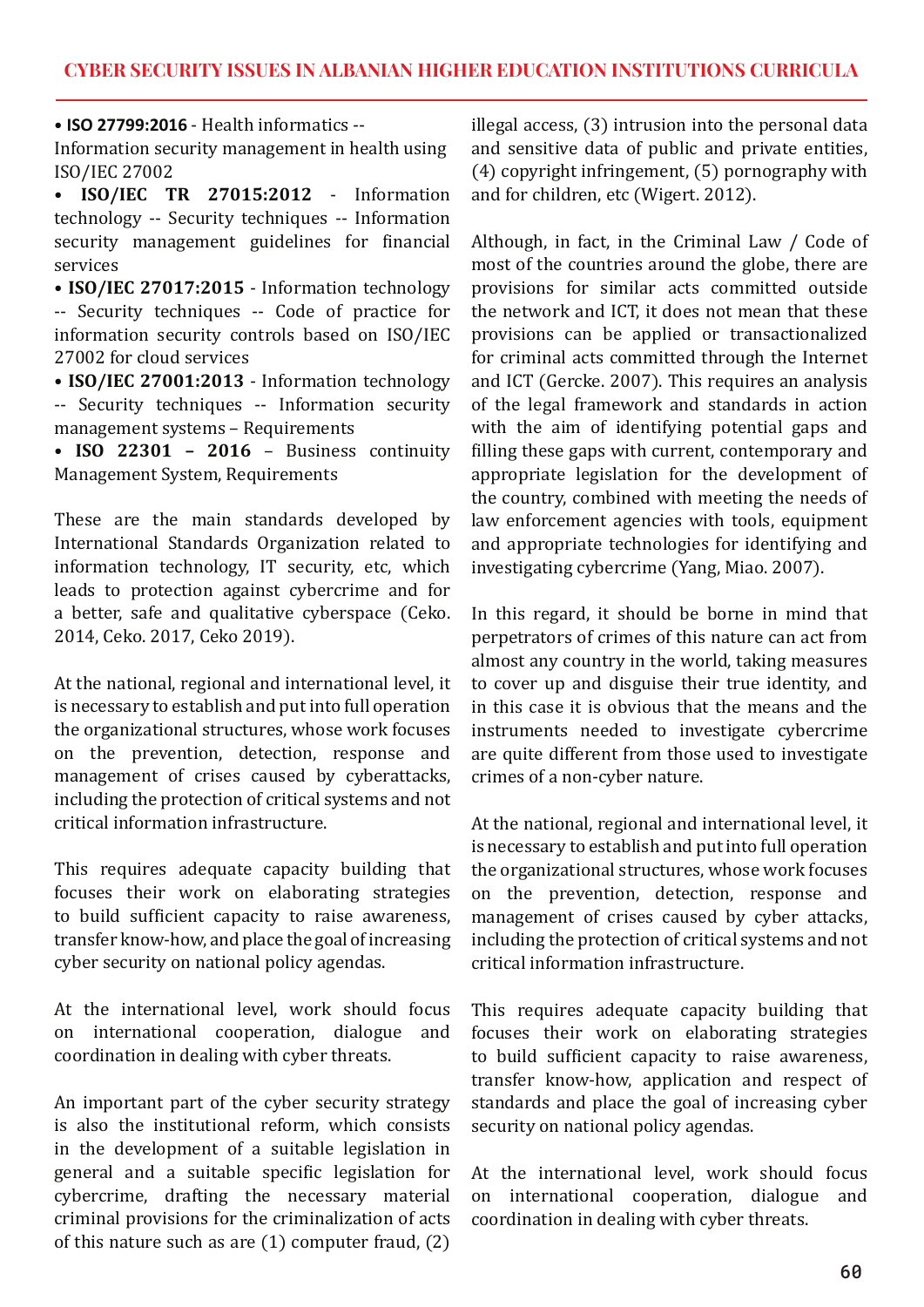An important part of the cyber security strategy is also the institutional reform, which consists in the development of a suitable legislation in general and a suitable specific legislation for cybercrime, drafting the necessary material criminal provisions for the criminalization of acts of this nature such as are (1) computer fraud, (2) illegal access, (3) intrusion into the personal data and sensitive data of public and private entities, (4) copyright infringement, (5) pornography with and for children , etc.

#### **2.5 Implications for developing countries**

For developing countries, finding strategies and solutions to respond to the threat of cybercrime is a major challenge. Building a comprehensive strategy against cybercrime requires legal instruments, advanced technologies, standards and safeguards. Building a strategy is not a matter of time, but the creation and construction of technologies and safeguards requires a lot of time and funding, but it should be borne in mind that the long-term benefits of avoiding the costs and harms caused by cybercrime are very large and far exceed more initial costs for taking safeguards and making investments in advanced technologies and approving and respecting standards ISO standards included (Aggarwal.2009).

The need to protect individuals, families, businesses and governments is a basic requirement that all operators want, but not all of these operators are directly involved in this issue. Mainly directly involved in this issue are governments and through them law enforcement agencies and public agencies providing IT and ICT products and services as well as private IT and ICT operators, which in fact doesn't have any knowledge about ISO standards in this field mostly. This brings difficulties in promoting the activity of businesses in the sector of electronics, internet and online services (Ekundayo & Ekundayo. 2009).

Carrying out grafting on investments in cybercrime protection technologies has resulted in more cost and less effectiveness, compared to making solid and one-of-a-kind investments that result in lower costs, combined with the application of international standards in this field, ISO standards

included.

# **3. Related works to higher education institutions connected with cyber security issues**

Recently due to the increase in the number of cybercrime worldwide, regardless of the level of development of countries. This has attracted the attention of many specialists in various fields who have noticed that one of the ways to reduce the number of cybercrimes and cyber-attacks is to improve the quality of curricula, programs and syllabi in study programs in educational institutions. up.

Some of the works related to this issue are listed below:

A paper on the risk that higher education institutions themselves have due to cybercrime emphasizes the importance that these institutions themselves should pay to cyber security due to the violation of student data as one of the biggest sources of risk to higher education institutions. This was also observed in a survey of 154 higher education institutions, 40 of which reported that security aspects became much more important issues during the pandemic period.

The massive shift of the pandemic towards distance work and distance learning increased the risks of institutional security and privacy in many areas. On the other hand, institutions should also be aware of how they are collecting and using student data, respecting transparent standards of data governance, as students expect their institutions to use their data ethically and accountable, but often do not understand how institutions use their personal data. With a focus on effective leadership and the implementation of technologies and practices to strengthen overall information security, higher education can emerge from the pandemic capable of managing cyber security risks that will undoubtedly continue to surface (Kelly. 2021).

In a book claiming that the technological revolution is not everything for universities, it is argued that the alleged technological revolution in education has not yielded the expected effectiveness and that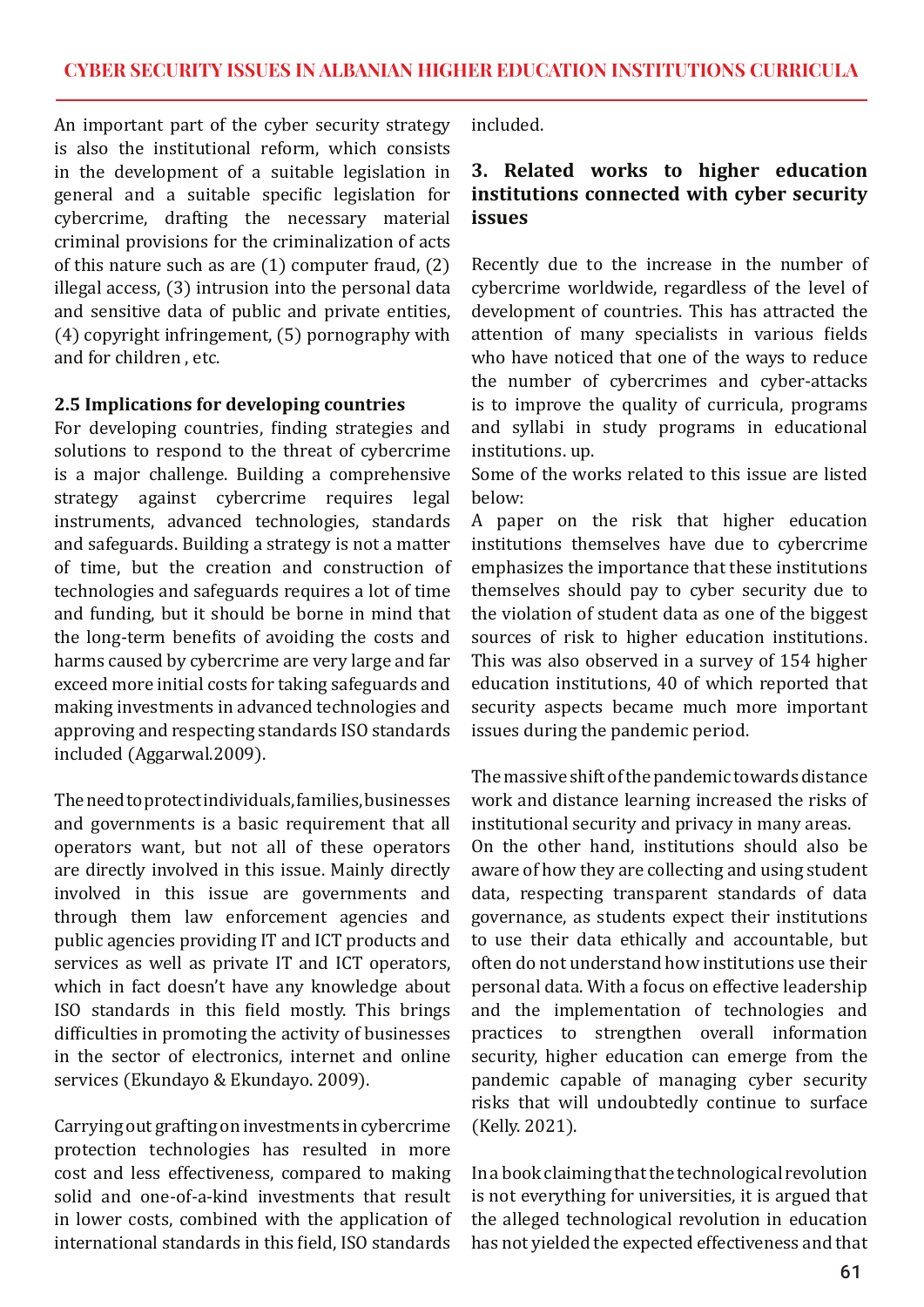the modernization of education is more complex than the modernization of any other product and / or service and does not can be done overnight (Reich 2020)

Another study, which is directly related to the curriculum, syllabi and programs in this field, states that cyberattacks exploit a number of technological and social vulnerabilities to achieve a malicious target. The emergence of new and sophisticated Cyber Threats requires highly skilled operators with solid knowledge about concepts and technologies related to cyber security and cyber security, but this requires agile learning methods, in addition to a highly demanding training process limited by complexity internal technology and wide range of application areas. Although the existing Cyber Security and Cyber Security curricula cover a wide range of training topics and strategies, the content of these programs lacks a specific aspect, such as the depth of education / training and its connection to professional development (Santos & Pereira. 2017).

Another paper states that to address the issue of cyber security there is an urgent need for cyber security professionals with adequate motivation and skills to prevent, detect, respond to or even mitigate the effect of such threats. For this purpose, in recent years, several educational programs have been created both at the bachelor and master level, in parallel with a number of initiatives undertaken in the field of cyber security to assist in the framework of cyber security education by the subjects of administration. public. Due to the interdisciplinary (and sometimes multidisciplinary) nature of cyber security, educational institutions face many issues when designing a cyber security curriculum (Mouheb & Abbas. 2019).

Another paper notes that the cyber security curriculum has improved dramatically over the last decade, from a few years ago to several training courses, now in a comprehensive computer science program at the bachelor and / or master level, making cyber security be already involved in undergraduate programs in computer science, information systems, etc., and, further, in some specific programs for cyber security, but this is not enough. The broad field of cyber security requires more specialized education, because employers require graduates to contribute in their daily work to certain areas and not only in the field of information technology or cyber security (Amin. 2016).

Another paper states that the ability to prevent successful cyberattacks against a nation's critical infrastructure depends on the availability of a skilled and educated workforce, made possible by education systems that can build such capabilities. While it is possible to hire foreign nationals or transfer many operations, this is not a sustainable solution and raises other concerns.

The current literature provides strategic guidance for the development of a national cyber security workforce; however, there has been relatively little research to identify the factors responsible for hindering the development of cybersecurity education in developing economies. Based on the qualitative analysis of data from 28 semistructured interviews with heads of education from thirteen Ecuadorian institutions of higher education, it has emerged that the challenges faced by local cybersecurity education include: cyber security skills, structural skills, social integration, economic resources and governance capacity (Catota, Morgan, Sicker. 2019)

# **4. The core of manuscript**

Cyber security risks are increasing in number and becoming more and more complex. This requires the public and private sectors to respond quickly, accurately and consistently to meet their strategic, operational vision, mission and objectives.

The pandemic period further encouraged the use of computers, laptops, smartphones, tablets, etc., such as those that are the individual and collective property of various entities such as individuals, families, businesses and government

In this context, public and private entities should take measures to ensure that their work is in line with the use of best cyber security practices.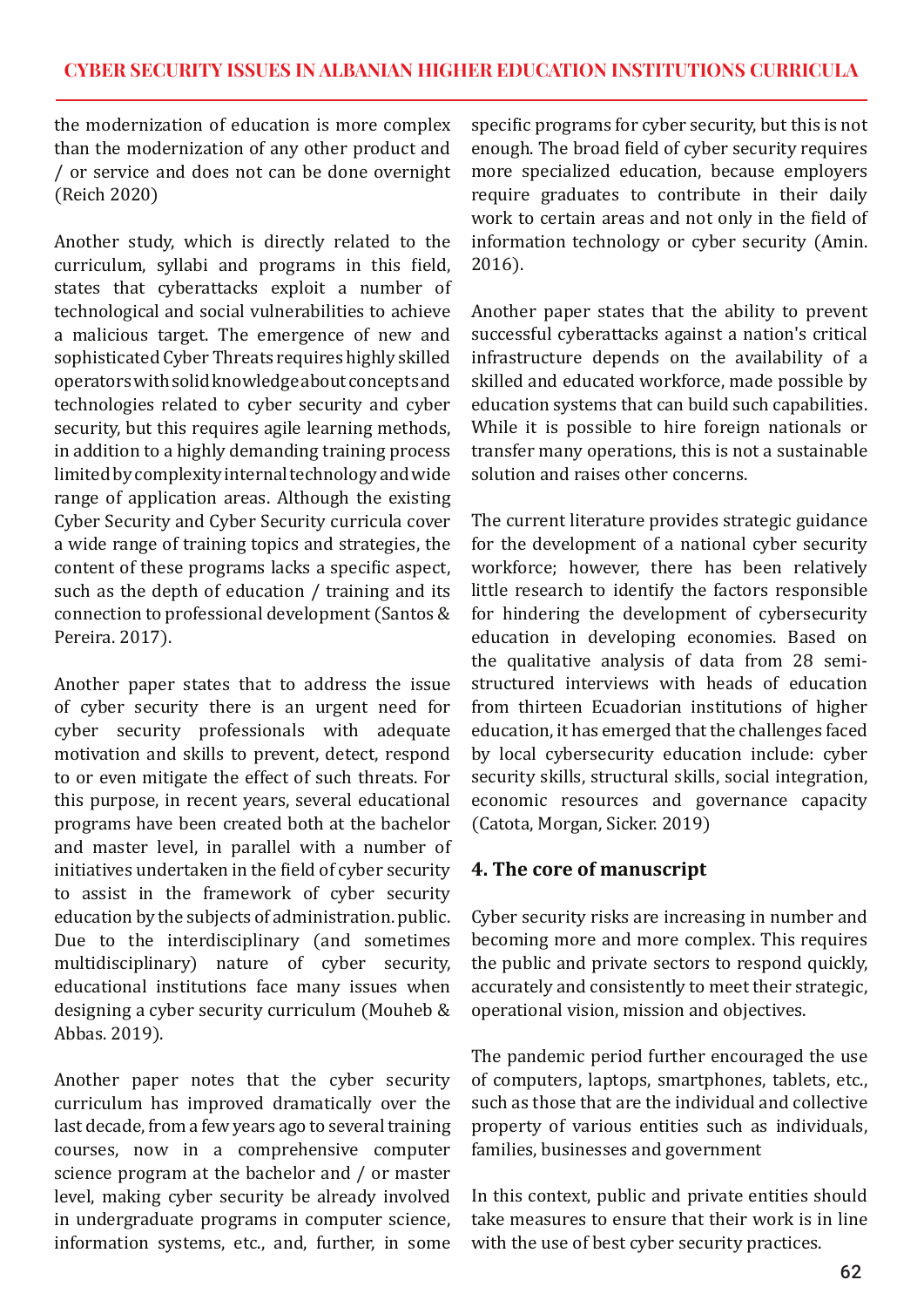# **CYBER SECURITY ISSUES IN ALBANIAN HIGHER EDUCATION INSTITUTIONS CURRICULA**

However, it seems that in higher education things are not moving at the same pace to provide this response to cybercrime. This is not just about modernizing education in the technological field but about improving the curricula and syllabi of subjects related to cyber security, cybercrime legislation and field standards, including some of the ISO standards.

Although in some of the higher education institutions in Albania there are existing curricula and syllabi related to cybercrime, it seems that students studying in the fields of IT, law, economics,<br>engineering, do not have interdisciplinary do not have knowledge about this issue.

Although the existing Cyber Security curricula and syllabi cover many different topics, they lack interdisciplinarity.

Law students study the aspect of cybercrime only in relation to the Criminal Code, the investigation of cybercrime, the types of punishments, the extent of punishments given in such cases, without obtaining any knowledge about IT protocols and related ISO standards with cybercrime.

Students pursuing studies in the field of IT receive only information about IT protocols and receive no information about the legal aspects of cybercrime and nothing about ISO standards related to cybercrime.

Students of the faculties of economics and engineering, in the course Management (Total) Quality learn about ISO standards in general at best in one or two lectures, but learn almost nothing about specific standards against cybercrime and on the other hand do not receive no information regarding the legal aspects of cybercrime and IT protocols.

But, after all, in the labour market, mainly in the professions IT, lawyer, economist, engineer, etc., requires interdisciplinary skills, knowledge and competencies related to cybercrime and not just skills, knowledge and competencies, related only to the narrow field of study that these students have completed.

This requires the provision of curricula and syllabi that integrate aspects of IT protocols, cybercrime legislation and ISO standards related to cybercrime.

## **5. Analyzing situation related to curricula and syllabuses of cyber security, cyber law and quality management in higher university institutions in Albania.**

There has been a real revolution in higher education in Albania, mainly in the field of information technology, a field in which before 1990 - 2000 there was no development that went hand in hand with developments in the international arena.

In the higher education in the country in the period 1990 - 2000 a lot of good work has been done in terms of improving the curricula and programs of special subjects mainly in the field of economics and justice, due to the intention to adapt studies in these fields. with the conditions of the market economy, when previously in these areas the view of the centralized economy and justice within the dictatorship of the proletariat prevailed.

Even in the engineering study curricula and programs a significant improvement was made to adapt the skills, knowledge and competencies of the students to those required by the labor market, given that the principles of these sciences are the same all over the world, regardless of systems.

Specifically, in 2006 with the opening for the first time of private higher education institutions in their programs and curricula, in the faculties of economics, the subject of Quality Management in bachelor and Total Quality Management was introduced for the first time in master (University College "Qiriazi") and further in some other HEIs also the course Management of operations and industrial quality in bachelor (Ismail Qemali University, Vlora), Total quality management in master (University "Aleksandër Xhuvani", Elbasan ), Quality Management in Bachelor and Total Quality Management in Master (Professional Business Academy), Quality Management in Bachelor and Total Quality Management in Master (University College "Wisdom"), etc.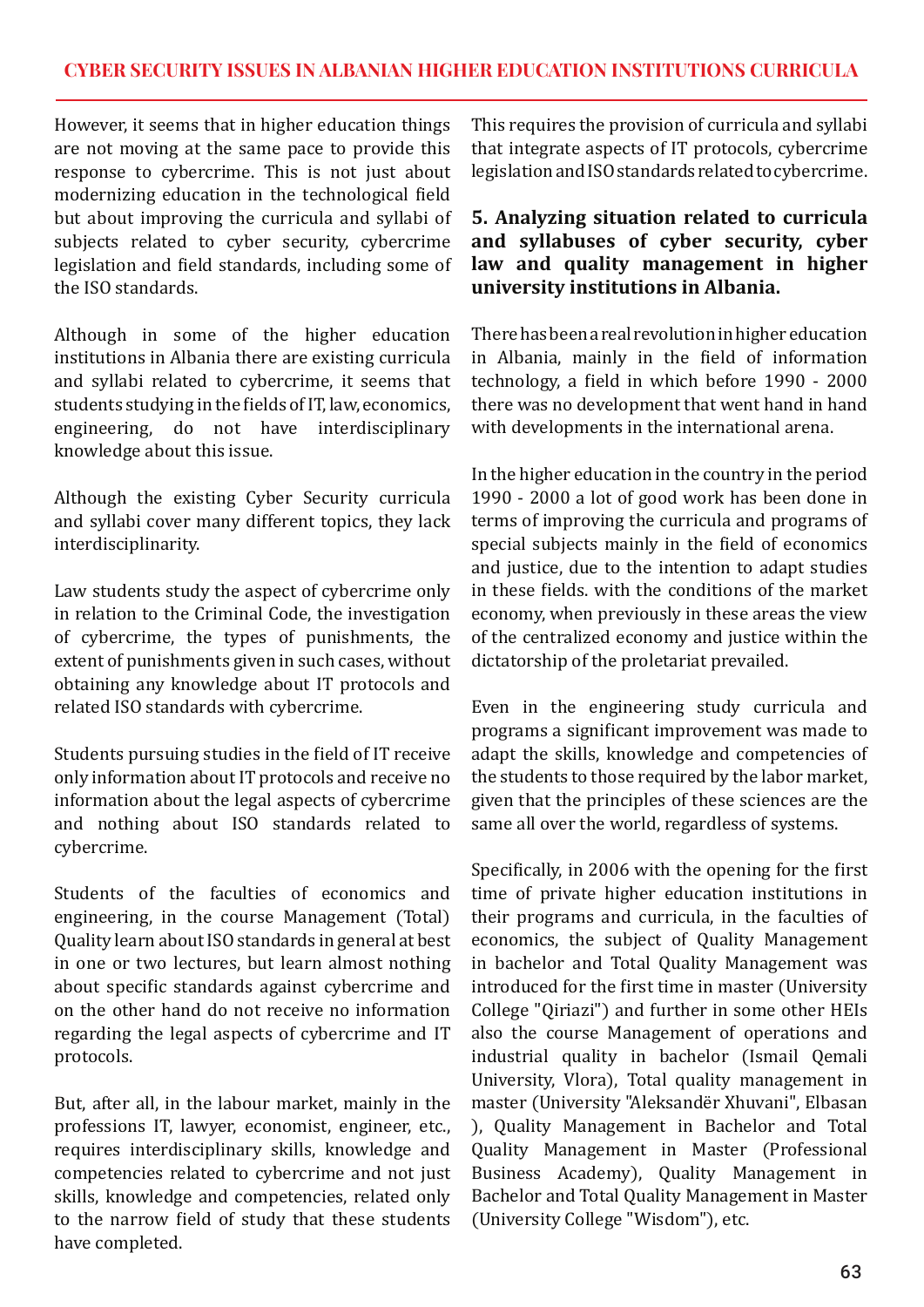Then, over the years and with the emergence of cybercrime issues, in some HEIs, mainly private in the faculties and study programs in the field of information technologies, special subjects for cybercrime were introduced, courses were offered cybercrime training for students and professionals (Canadian Institute of Technology).

In parallel, in some private HEIs in the faculties of law were introduced in special subjects such as Criminal Law, etc., the concepts of cybercrime and then the module "Practical methods of detecting criminal offenses" in the course Practical methods of detecting criminal offenses, (Faculty of Law, University of Tirana, Integrated Program in Law, (Curriculum 2020 - 2021) and a program entitled "Integrated expert in the field of cybercrime (University College" Luarasi (curriculum 2020 - 2021 ) ".

Even in HEIs that have faculties of information technology in both bachelor and master programs are introduced courses of cyber security profile (Canadian Institute of Technology, University College "Luarasi")

However, in all cases, it appears that:

• Curricula, programs and syllabi of IT faculties do not contain information on aspects of legislation in the field of cybercrime and information related to ISO standards related to cyber security.

• Curricula, programs and syllabi of law schools do not contain information on aspects of IT protocols and information related to ISO standards related to cyber security.

• Curricula, programs and syllabi of the faculties of economics and engineering do not contain information on IT protocols and legislation in the field of cybercrime.

# **6. Authors contribution**

This paper addresses for the first time aspects of curriculum improvement and syllabi of study programs and courses which are directly related to cybercrime, in higher education institutions in Albania, aiming to make these curricula and syllabi acquire a more interdisciplinary nature, including in the study programs of the faculties of IT, law, economics and engineering, in combination with information on IT protocols, cybercrime legislation and ISO standards related to cybercrime.

As the labour market requires a workforce equipped with skills, knowledge and competencies appropriate to the latest developments in public and private organizations, which have as one of their main objectives, security, in general, and security against cybercrime, in particular.

# **7. Recommendations:**

1. Cybercrime and the phenomena that accompany this activity are challenges facing operators in the market, challenges that require appropriate response, for high and complete cyber security.

2. Cybercrime has an international nature, but it is very important that in each country, the responsible bodies create a complete picture of cybercrime phenomena, including descriptions of the crimes committed, aiming at explanations for the most common criminal offenses in the field of cybercrime such as hacking, identity theft, denial of service, cyber attacks, etc.

3. Clarification of issues of investigation and prosecution of these crimes, and analysis of different legal approaches regarding substantive criminal law, procedural law, digital evidence, international cooperation and responsibilities of Internet service providers, including issues of best practices, affect the fair resolution of these criminal offenses.

4. For developing countries, it is necessary and indispensable to pursue the international cyber security agenda, which requires (1) the development of national strategies for the development of cybercrime legislation, applicable and interoperable globally, (2) the establishment of infrastructure and (3) the appropriate legal framework and international standards, ISO standards included, as integral components of a cyber security strategy.

5. Higher education institutions in Albania in the field of IT, law, engineering and economy, have to work hard to prepare programs, curricula and syllabi in the field of IT protocols, cyber security, quality management, in IT, law, economic and engineering faculties and programs to offer interdisciplinary disciplines and modules where